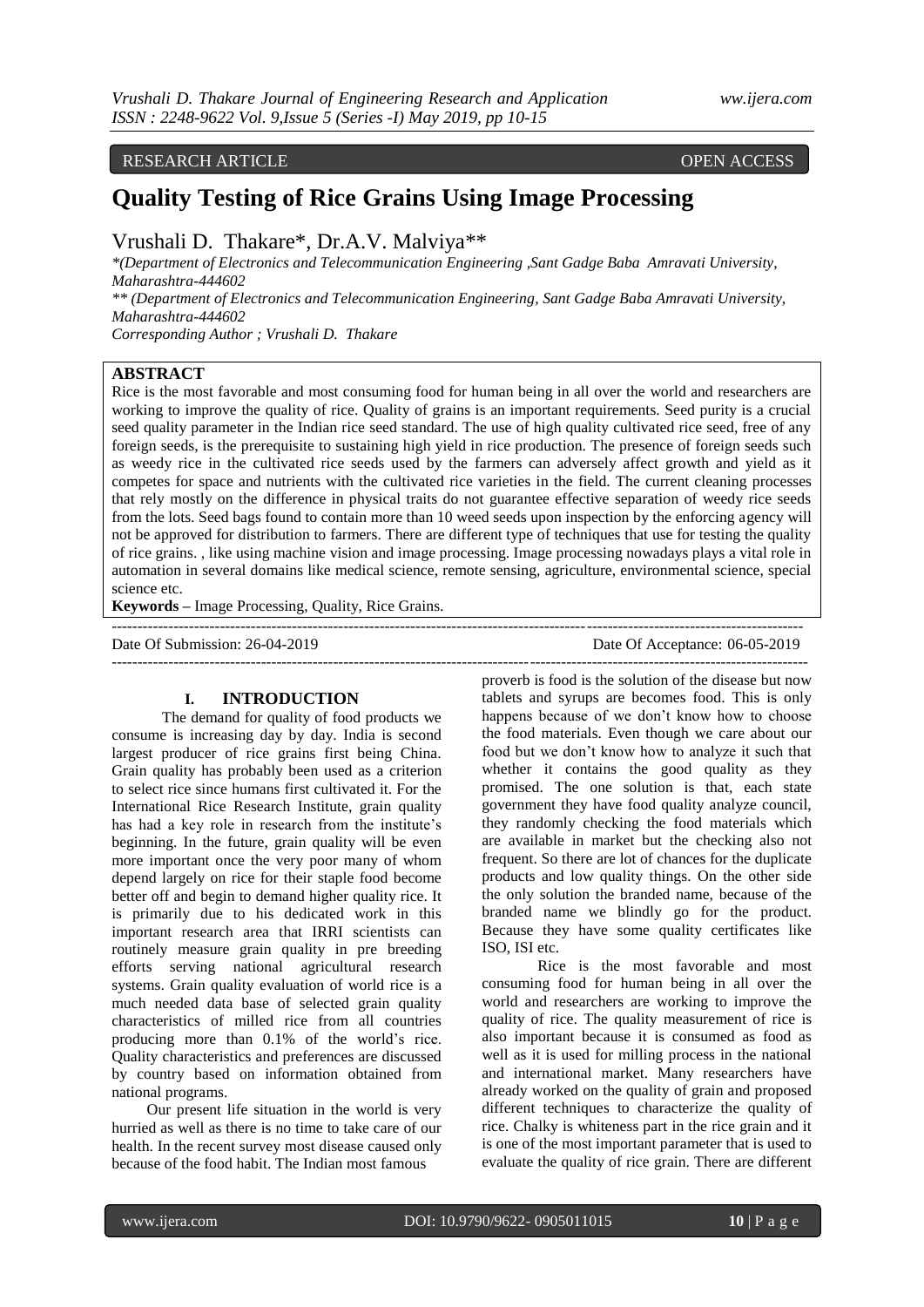methods are available for testing the quality of rice grains.

#### **II. LITERATURE SURVEY**

With Here different papers are studied based on the approaches used by different researchers and modification are made to provide more reliability in the proposed system.

N. Minni et al [1] presented a survey of grading the agricultural products using image processing. A model for the automatic grading of food products is suggested by analyzing their quality. Quality is checked and analyzed using the classification and clustering algorithms. Neural network and image processing algorithms are becoming prominent in the field of agriculture. So they proposed a model to detect the type of deficiencies in the food products with the help of image processing algorithms.

Dr. Prashant Kumbharkar et al [2] Introduced a solution of grading and evaluation of rice grains on the basis of grain size and shape using image processing techniques. Especially edge detection algorithm is used to find out the region of boundaries of each grain.

Manabu SUZUKI et al [4] presented that the quality of food plants has been performed by many inspection methods. To date, the evaluation of the grain of crops by photoacoustic spectroscopy in the infrared region has only been performed for corn. They had developed a method of applying a photoacoustic microscope (PAM) to pollen analysis. In therestudy, a PAM was used to evaluate the quality of crop grains, rice in there case, for the first time.

S.Durai et al[5]used image processing technique for grading of rice quality by chalky area analysis. By considering the chalky area of rice we can say all rice in the baggage is same variety or some mixed is there. In future we apply this technique to classify the rice as well as grading them**.** This proposed methodology is a simple and time efficient and we got 90 percentages of accuracy results when compared to the manual analysis of grain quality. For the taken samples they got the expected results when compared to other classical analysis methods.

SnehaS.Kausal et al[7]presented that the quality of grains is an important requirement to protect consumers from sub-standard products. Sensory pleasure, healthy eating, value and convenience the consumer trends are driving the food industry today. Rice delivers on all of these. There proposed system helps to identify the type of rice grain being provided. Fig.1: Block Diagram of the Proposed System

# **III. PROPOSED WORK**



**Fig.1:** Block Diagram of the Proposed System

# **1)Image Acquisition**

Image acquisition is the creation of digitally encoded representation of the visual characteristics of an object, such as physical scene or the interior structure of an object. We have acquired rice grain images from Inte IT-306 WC PC WEBCAM with black background under best illumination scenario. The saved images in Jpeg format are then used for image processing.

#### **2) Image Preprocessing And Smoothing**

The aim of image processing is an improvement of the image data that suppresses unwanted distortions or enhance some image features important for further processing. Smoothing is often used to reduce noise within an image. Preprocessing and smoothing means image is filtered from external factors (such as noise, dust etc.) Smoothing is often used to reduce noise within an image. Preprocessing and smoothing means image is filtered from external factors (such as noise, dust etc.) Capture image will be resize and enhance . In this we use Gaussian filter for removing noise. The mathematical equation of Gaussian filter is given in equation

$$
G(x) = \frac{1}{\sigma \sqrt{2\pi}} e^{-\frac{x^2}{2\sigma^2}}
$$

#### **3)Edge detection**

Edge detection includes a the variety of mathematical methods that aim at identifying points in a digital image at which the image brightness changes sharply or more formally, has discontinuities. The points at which image brightness changes sharply are typically organized into a set of curved line segments termed edges. The purpose of detecting sharp changes in image brightness is to capture important events and changes in properties of world. We used canny edge detector. The canny edge detector applied on gray scale images. It is a good approach for detecting the edges and has the ability to minimize the localization error. It can detect the weak edges as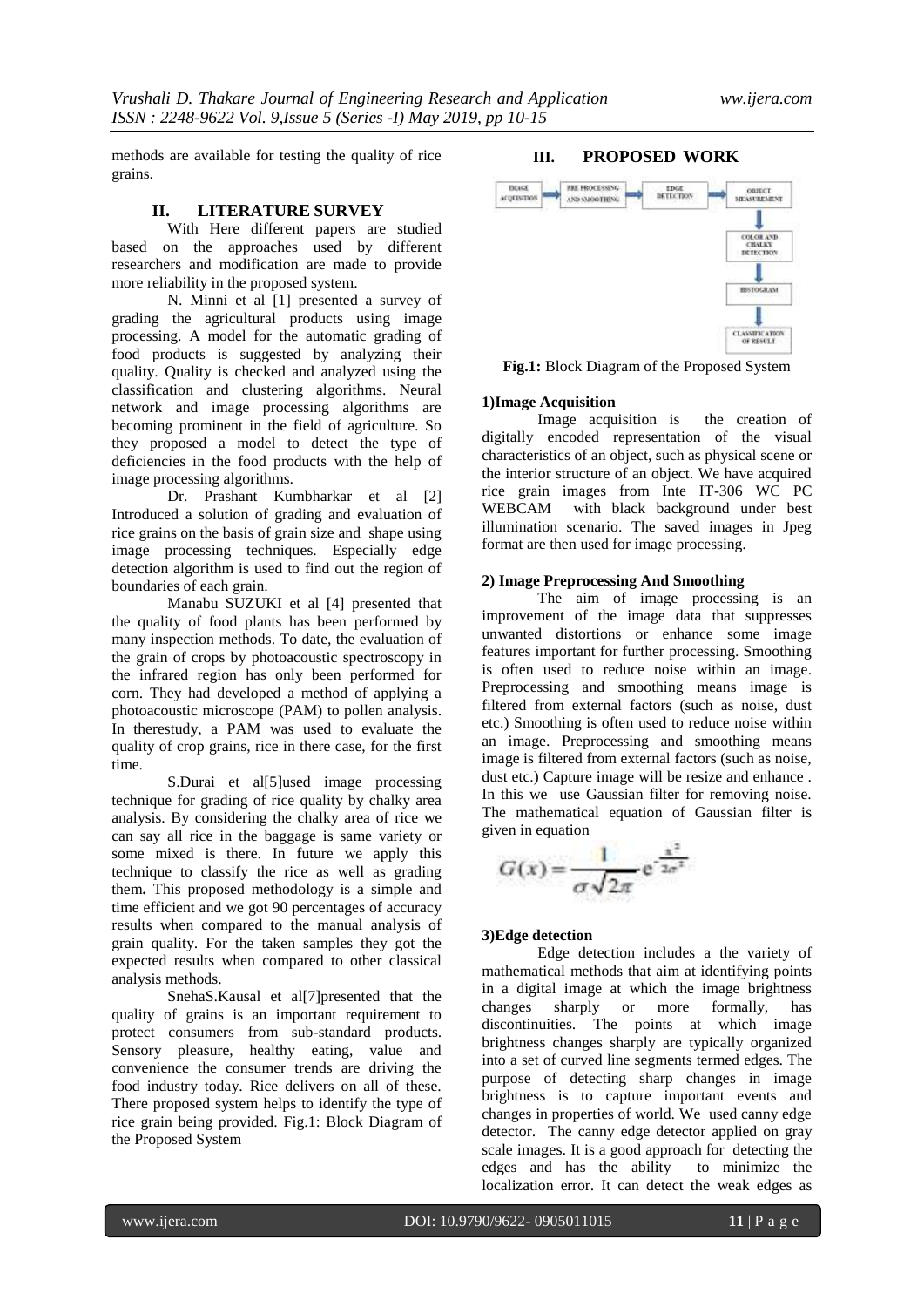well. The canny edge detector is a multistage edge detection algorithm. The steps are:

- 1. Preprocessing
- 2. Calculating gradients
- 3. Non maximum suppression
- 4. Thresholding with hysterysis

#### **4)Object measurement**

Object measurement are made on a perobject basis, with one set of measurements for each object detected in a field. These measurement are typically of morphological characteristics of the objects detected, and can include size, shape, position, intensity, color, count etc.

Following features were extracted from rice sample images:

**i)Area:** The total number of pixel covered by grain.

**ii**)Major axis Length (L): The longest line that can be drawn through an object is called major axis length.

**iii**)Minor axis Length (I): The longest line that can be drawn through an object, perpendicular to the major axis.

**iv)Length (1):** Rice grain is enclosed in rectangular bounding and the length of this rectangle bounding box gives the length.

**v)Width (** w**):** Width of rectangle bounding box is known as width

**vi)Centroid**

Center of mass of the region, returned as a 1-by-Q vector. The first element of Centroid is the horizontal coordinate (or x-coordinate) of the center of mass. The second element is the vertical coordinate (or y-coordinate). All other elements of Centroid are in order of dimension. This figure illustrates the centroid and bounding box for a discontiguous region. The region consists of the white pixels; the green box is the bounding box, and the red dot is the centroid.

The coordinates for the region centre of mass. This is a row vector with one element per dimension, such as  $[x \, y \, z \, \dots]$ .

#### **5) Color and chalky detection**

Chalky is basically the whiteness part in the rice grain. Chalky does not effect on the taste of food but it does effect on the milling process in the nation and international market.

**Percentage of Chalky:** Percentage of chalky is calculated using following formula.

Actual area of grain - area of chalky portion percentage of chalky = -Actual area of grain

i) Detection of Chalky in the Rice Grain

Chalky is the most important parameter for identifying the best quality in the rice grain. For quality parameter, ricegrain with minimum chalky is considered the best quality. In order to detect the chalky in the rice grain, we will be used extended maxima operator along with other morphological operators.

ii) Extended Maxima Operator

Extended maxima operator will be used in our image processing technique. By using this operator we can close all minimum values in the image and highlight the high values.

We will be separate the chalky portion in the grain images by applying this operator

iii) Algorithm for Chalky Calculation

The major steps that are involved in detection of the chalky in rice are described below:

a) Step1: Apply Morphology Opening:

Creates a square shaped structuring element with the specified length and width. Then perform the morphological opening operation on the image. Morphological opening is basically the dilation of erosion of set f by structuring element b.

b) Step 2: Apply Morphology Erosion and Reconstruction:

Erosion is one of the fundamental operation in morphological image processing.

c) Step 3: Apply Morphology Closing Operation:

In image processing closing is, combine with opening the basic concept of morphological noise removal. Opening removes small objects, while closing removes small holes. In mathematical morphology, the closing of a set (binary image) f by a structuring element b is the erosion of the dilation of that set.

d) Step 4: Apply Extended-Maxima-Transform:

The extended-maxima-transform is applied to identify the chalky in rice grain. This transform is the regional maximum of the H-maxima transform where H is a nonnegative scalar. The H-maxima transform suppresses all maxima in the intensity image whose height is less than H, where H is a scalar. In our work value of H is 15.The regional maxima are connected components of pixels with a constant intensity value, and whose external boundary pixels all have a lower value. By default, this operator used 8- connected neighborhoods for 2- D images. By using regional maxima operator we have separated the whiteness part from the rice grains in the image.

e) Step 5: Superimposed Regional Maxima on the Original Image

Next we superimposed the chalky on the original image.

f) Step 6: Compute the Area of Chalky:

After performing step 4, we extracted the chalky portion in the rice grain and calculated the area of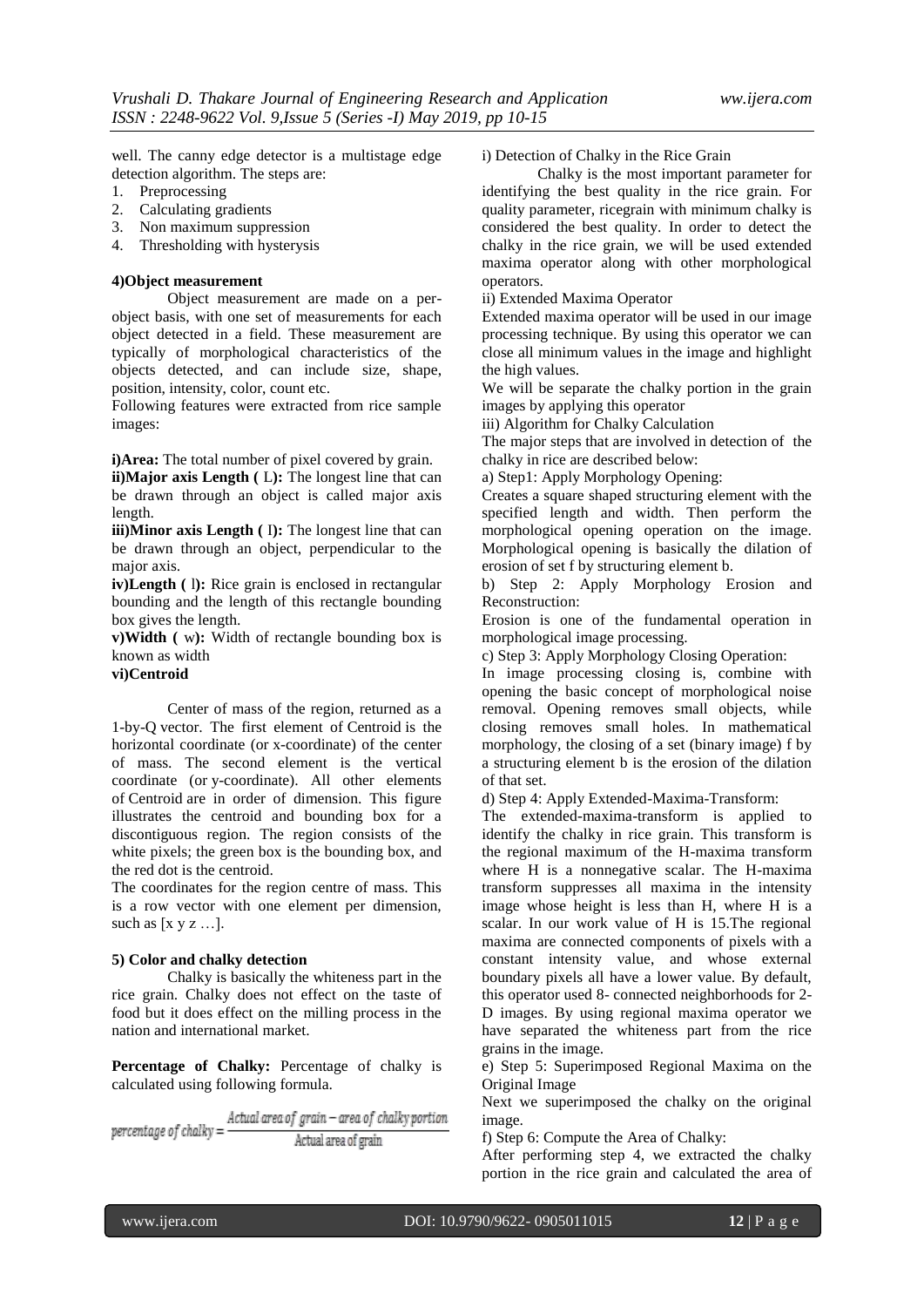this chalky by the properties of region props .Finally we compared this value with the original area of rice.

#### **6. Histogram**

In image processing context, the histogram of an image normally refers to a histogram of the pixel intensity values. This histogram is a graph showing the number of pixels in an image at each different intensity value found in that image.

#### **7.Classification of results**

Classification is based on all standard, measured and calculated data from above procedure. In this we have considered percentage of normal rice grain parameters for grading purpose. And according to that we decide quality. In our case, we will classify the grading according to percentage of measurement factor that we have considered. If for particular sample testing of rice grain, we"ll find max components parameters and average of all components, if that average value has 80 to 100 % of max components value then it will classify as grade 1, similarly if it is 60-80% then grade 2 and if its below 60 % then grade3.

**Table 1:** Classification

| Percentage Factor   Grading Scale |         |
|-----------------------------------|---------|
| 80-100                            | Grade 1 |
| 60-80                             | Grade 2 |
| $0 - 60$                          | Grade 3 |

#### **IV. RESULTS**

The proposed work is implemented on intel CORE processor i3, 4GB RAM Laptop configuration. MATLAB R2013a software was used to write the programming code. For standard illuminance and constant background, we have made cabinet in which Intex PC Web CAM is attached to capture the rice grain sample image, which is shown below.



**Fig.2:** Input Image



**Fig.2** : Crop Input Image



**Fig.3:** Gray Image



**Fig.4:** Contrast Image

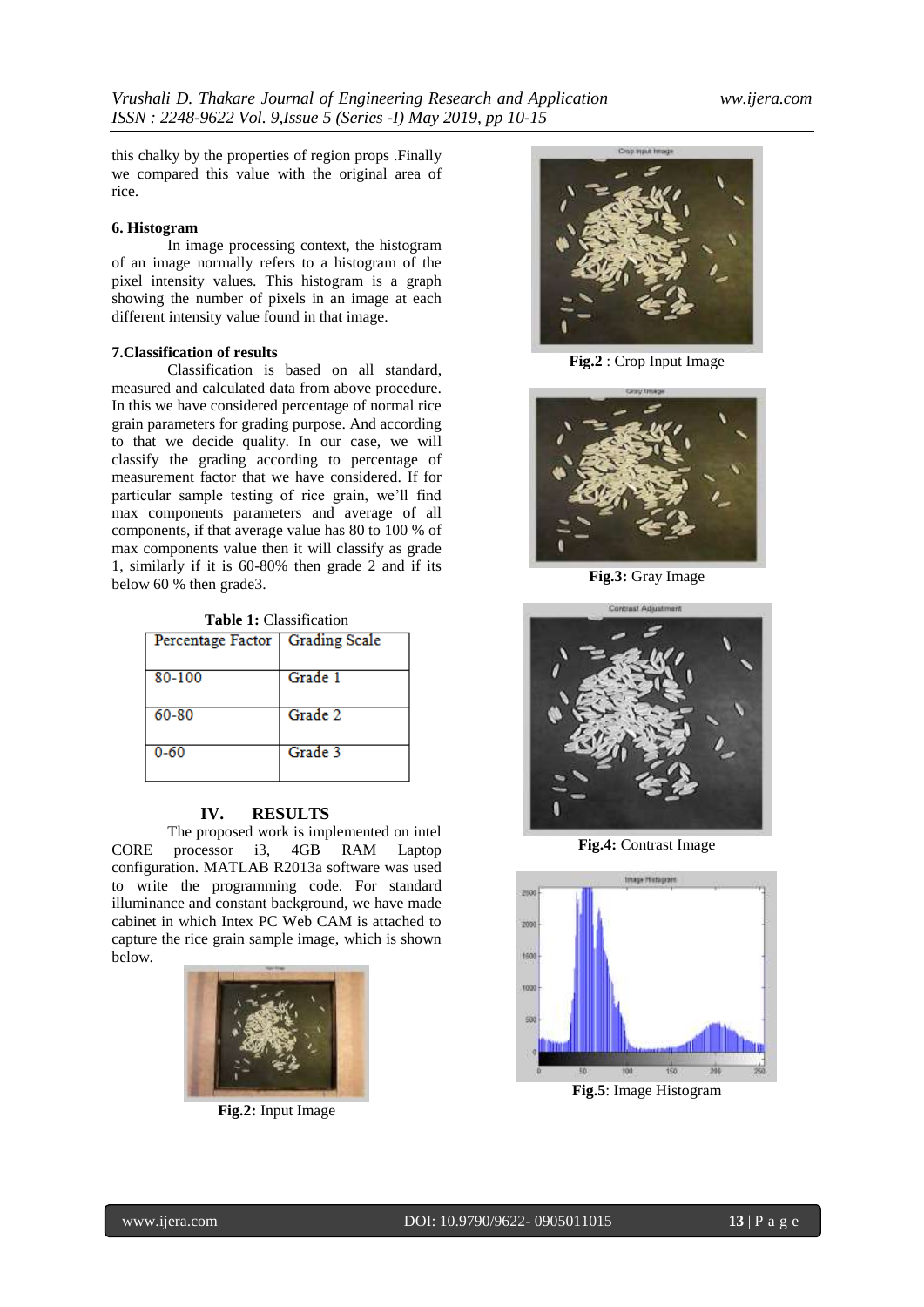

**Fig.6:** Binary Image



**Fig.7:** After clear the boundary component



**Fig.8:** Filtered Binary Images

**Table 2**: Average values of area,length,width and

| chalky of each sample |         |       |       |      |        |
|-----------------------|---------|-------|-------|------|--------|
| Samp                  | Rice    | Mean  | Mean  | Mea  | $%$ of |
| le                    | Type    | Area  | Lengt | n    | chal   |
| No.                   |         |       | h     | Wid  | ky     |
|                       |         |       |       | th   |        |
| Samp                  | Dilnoor | 138.9 | 25.15 | 7.27 | 95     |
| le 1                  | Basmati |       |       |      |        |
|                       | Gold    |       |       |      |        |
| Samp                  | JokarKo | 90.25 | 19.62 | 6.05 | 95     |
| le 2                  | lam     |       |       |      |        |
| Samp                  | Chinnor | 114.9 | 22.26 | 6.80 | 78     |
| $leq$ 3               | Kalimo- |       |       |      |        |
|                       | och     |       |       |      |        |
| Samp                  | HMT     | 113.7 | 19.86 | 7.53 | 96     |
| le 4                  | Grade 1 |       |       |      |        |
| Samp                  | Parimal | 139.2 | 20.30 | 8.98 | 0.94   |
| le 5                  | Control |       |       |      |        |

**Table 3:**Grading on the Basis of Area

| <b>Samples</b> | Grade   |
|----------------|---------|
| Sample 1       | Grade 1 |
| Sample 2       | Grade 1 |
| Sample 3       | Grade 1 |
| Sample 4       | Grade 1 |
| Sample 5       | Grade 2 |

**Table 4:** Grading on the Basis of Width

| <b>Samples</b> | Grade   |
|----------------|---------|
| Sample 1       | Grade 1 |
| Sample 2       | Grade 1 |
| Sample 3       | Grade 1 |
| Sample 4       | Grade 1 |
| Sample 5       | Grade 1 |

**Table 5:** Grading on the Basis of Length

| <b>Samples</b> | Grade   |
|----------------|---------|
| Sample 1       | Grade 1 |
| Sample 2       | Grade 1 |
| Sample 3       | Grade 1 |
| Sample 4       | Grade 1 |
| Sample 5       | Grade 1 |

**Table 6:** Grading on the Basis of Chalky

| <b>Samples</b> | Grade   |
|----------------|---------|
| Sample 1       | Grade 1 |
| Sample 2       | Grade 1 |
| Sample 3       | Grade 2 |
| Sample 4       | Grade 1 |
| Sample 5       | Grade 1 |

# **V. CONCLUSION**

The quality of grain is an important requirement. There are different methods are use for quality testing of rice grains. It concluded that the image processing algorithms will develop to segment and identify rice grains. It will be shows that the use of image processing algorithm is an efficient method to analyze grains quality by its size.

.